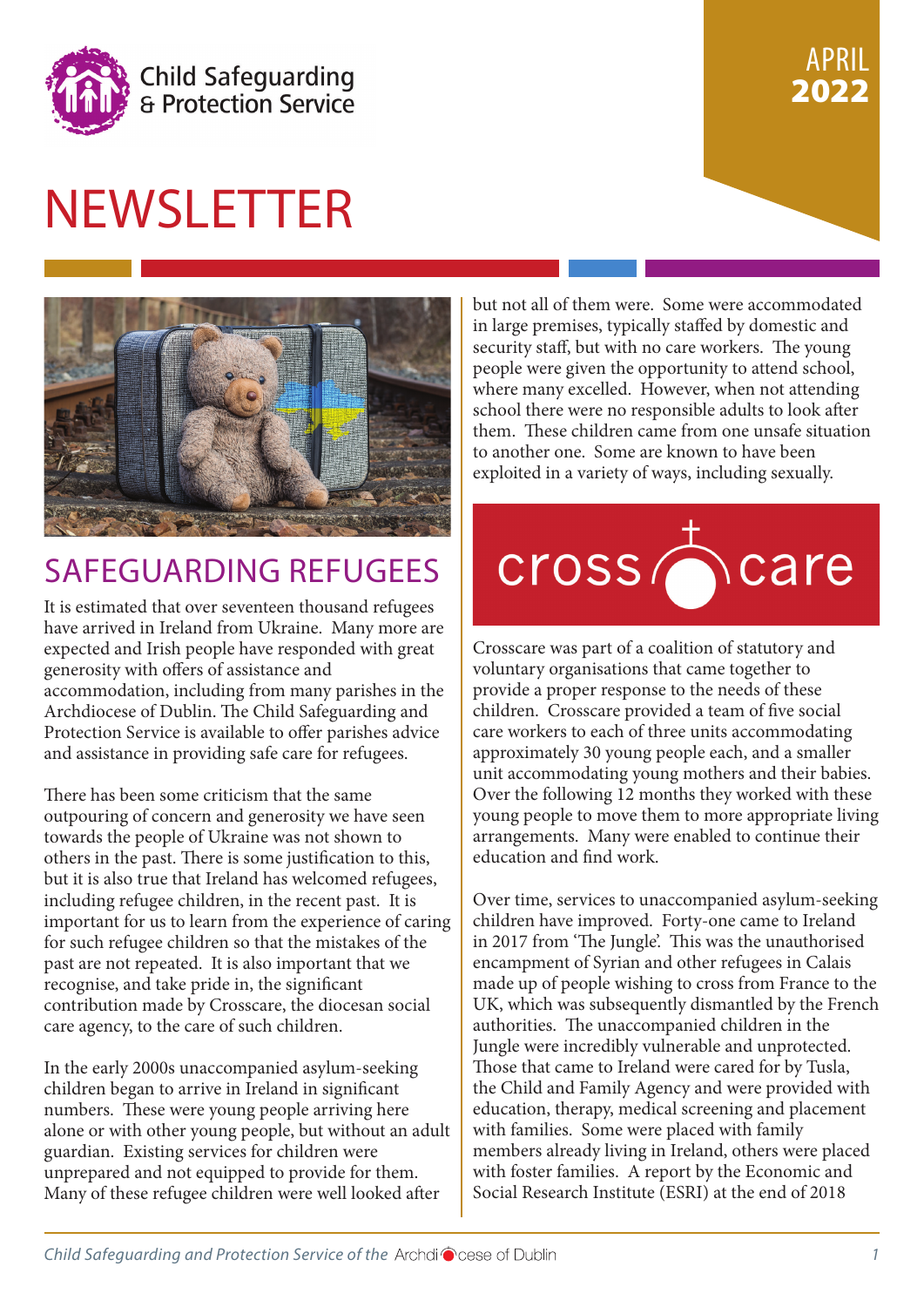found that the standard of care provided to these children was generally of a high standard, as compared<br>children was generally of a high standard, as compared with that provided by other member states of the<br>Expression With a with the manufacture of the many states of the many states of the many states of the many st European Union. Tusla operated an 'equity of care'<br>nrin sinks. They neevided corriere of the came. principie. They provided services or the same standard as that provided to Irish children. principle. They provided services of the same

Unaccompanied children arriving from the Ukraine ondering and enhanced and implemented and increase them with will be cared for by Tusla. Tusla will place them with families, either with members of their own families already living here or with foster families. In  $\alpha$  accordance with the principle of equity of care, these foster families will be assessed for their suitability to care for the children from Ukraine with the same rigour as applies to families being assessed for fostering Irish children.

permitted to leave UKTaine<sub>1</sub>. These women and support. Parishes may find themselves accommodating women and children [most men of fighting age are not permitted to leave Ukraine]. These women and

Unfortunately, unscrupulous people may seek to take advantage of them. It is also possible that people with  $\frac{d}{dx}$ good intentions may inadvertently offer assistance<br>that is in regnominity. Therefore with set in concerne that is inappropriate. Therefore, without in any way<br>undermining the good work of the many we have and finitial group work of the many, we have to minimise the risk posed by the few. As in all our to minimise the risk posed by the rew. This in all our safeguarding work, transparency and accountability barriers that alleges are key. Whatever we do for the refugees should be are negrome in plain sight where it can be seen by others. In a similar way, if we cannot give a clear and coherent account of what we are doing, we probably should not be doing it.  $\mathbb{R}^n$  that all of using using using using  $\mathbb{R}^n$  . The contract of using  $\mathbb{R}^n$  is that all of using  $\mathbb{R}^n$  is that all of using  $\mathbb{R}^n$  is that all of using  $\mathbb{R}^n$  is that all of usin religious and lay people are called to share in the undermining the good work of the many, we have

Policies, procedures and proper services are the basic building blocks of our response to the needs of  $R$ indress made the directive. refugees. However, it is in the human interaction that our concern becomes effective. Reflecting on the experience with the unaccompanied asylum seeking children, Gordon Hill of Crosscare observed: "Basic kindness made the difference".

### $TSP^2$  for  $TSP^2$  for  $TSP^2$ UPDATE FROM GARRY  $V$ ELINE TRAININIC 0 KEHOE, TRAINING & COMPLIANCE MANAGER

SAFEGUARDING SAFEGUARDING S

 $\overline{a}$  is in the safeguarding. bver one nunured parism sareguarumg representatives<br>that were organised in the various deaneries of the mat were organised in the various dealeries of the<br>Diocese. Garry and those attending the meetings  $t_{\text{p}}$  found them useful and it is planned to repeat them from a them as the new theology of spanned to repeat them<br>on an annual basis. A number of issues arose in the Garry has just completed a round of meetings with over one hundred parish safeguarding representatives course of the meetings.

Many parishes are still living under the shadow of the Covid pandemic. Despite the easing of restrictions on activities and social contacts, there is not the same level of activity in parishes as there was before Covid reached Ireland. The rate of infection remains high and there is a certain nervousness, perhaps especially among older people, and a fear of becoming infected. Many have found that accessing Mass on the radio, television or over the internet works for them. The decline in the overall numbers of people attending Mass, already a well-established long-term trend, may have been accelerated by the pandemic. Whatever about the overall level of activity, there is little, if anything, happening with children. Altar servers have not returned, nor have the children's choirs.

The children that were active in their parishes two Fire emarch that were active in their parishes two<br>years ago are older now and may not wish to resume from their former activities. Garry detected a strong sense within the parishes that normality has not returned which the particles that normality has not retained and may not do so for another year or more. In addition, the 'new normal' may not be quite the same as the 'old normal'.

Despite the limitations imposed by the refusal of Covid to release us from its grip, parishes are looking towards the future. Garry has received invitations to talk about safeguarding at Sunday masses in some parishes. Training over Zoom was happening in 2021, but in-person training has resumed, albeit with smaller numbers, and of shorter duration. Catholic Church in Ireland has devised a refresher training programme which can be done in half a day and this is the programme that is currently being delivered. This is more easily done in current circumstances as there is not the same requirement to provide refreshments and lunch. The National Board for Safeguarding Children in the

ratification of the Convention by the Holy See. He In March, Garry distributed the parish safeguarding audit form for completion by the end of June. Garry simplified the form in order to make it easier to the complete. Interestingly, some have already been<br>completed and actually for magnitude begins completed and returned. Some parishes have asked<br>for Garry to assist them in completing their audit and completed and returned. Some parishes have asked Garry has been happy to respond to these requests.